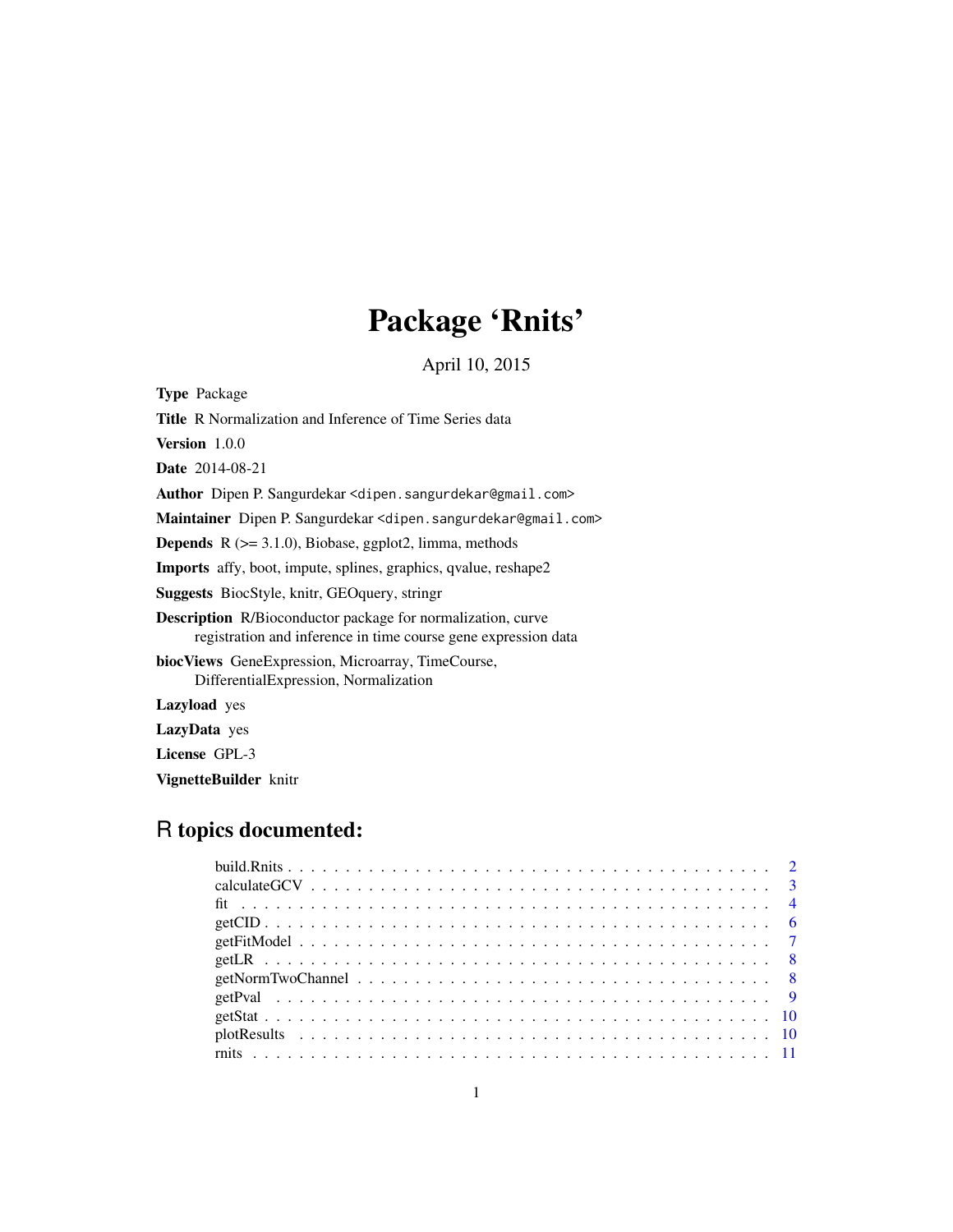#### <span id="page-1-0"></span>2 build.Rnits and the contract of the contract of the contract of the contract of the contract of the contract of the contract of the contract of the contract of the contract of the contract of the contract of the contract

| Index | 17 |  |
|-------|----|--|

```
build.Rnits Input the RGlist raw data, build a Rnits object and perform filtering
                       and normalization
```
### Description

This function takes high-dimensional expression data as a RGList, creates a [Rnits](#page-11-1) object for subsequent filtering and normalization

#### Usage

```
build.Rnits(obj, probedata = NULL, phenodata = NULL, filter = NULL,
 normalize = NULL, normmethod = NULL, plot = FALSE, center = FALSE,
 background = NULL, threshold = 0.8, logscale = FALSE)
```
### Arguments

| obj       | Raw expression data in RG1 ist, AffyBatch or simple data frame format                                                                                                                                                                                                                                                                                                                                                                                                                                                                       |
|-----------|---------------------------------------------------------------------------------------------------------------------------------------------------------------------------------------------------------------------------------------------------------------------------------------------------------------------------------------------------------------------------------------------------------------------------------------------------------------------------------------------------------------------------------------------|
| probedata | A data frame containing the probe names that should match the probe names in<br>raw data (optional)                                                                                                                                                                                                                                                                                                                                                                                                                                         |
| phenodata | A data frame with information about sample names. The rownames of the data<br>frame must match column names of the expression values. If input data is data<br>frame of log ratios, this is required.                                                                                                                                                                                                                                                                                                                                       |
| filter    | An argument to perform background filtering of probes. If NULL, no filtering is<br>done. If an integer $(0-500)$ , probes are flagged based on raw channel intensity.<br>If a vector of two numbers is provided, the first will be used for red channel<br>and the second for green channel. If background, probes whose intensities are<br>lower than 2 standard deviations less than the mean of the background intensity<br>for the channel are flagged.                                                                                 |
| normalize | Character string specifying the normalization method for raw data. If Intensity,<br>the reference channels for all arrays are used to construct an array-specific smooth-<br>ing function which is then applied to normalize the sample channel. If Between,<br>the normalization method normalizeBetweenArrays in the LIMMA package is<br>used (use normmethod to further specify normalization methods. See packaged<br>LIMMA for details.). If Within, the normalization method normalize Within Arrays<br>in the LIMMA package is used. |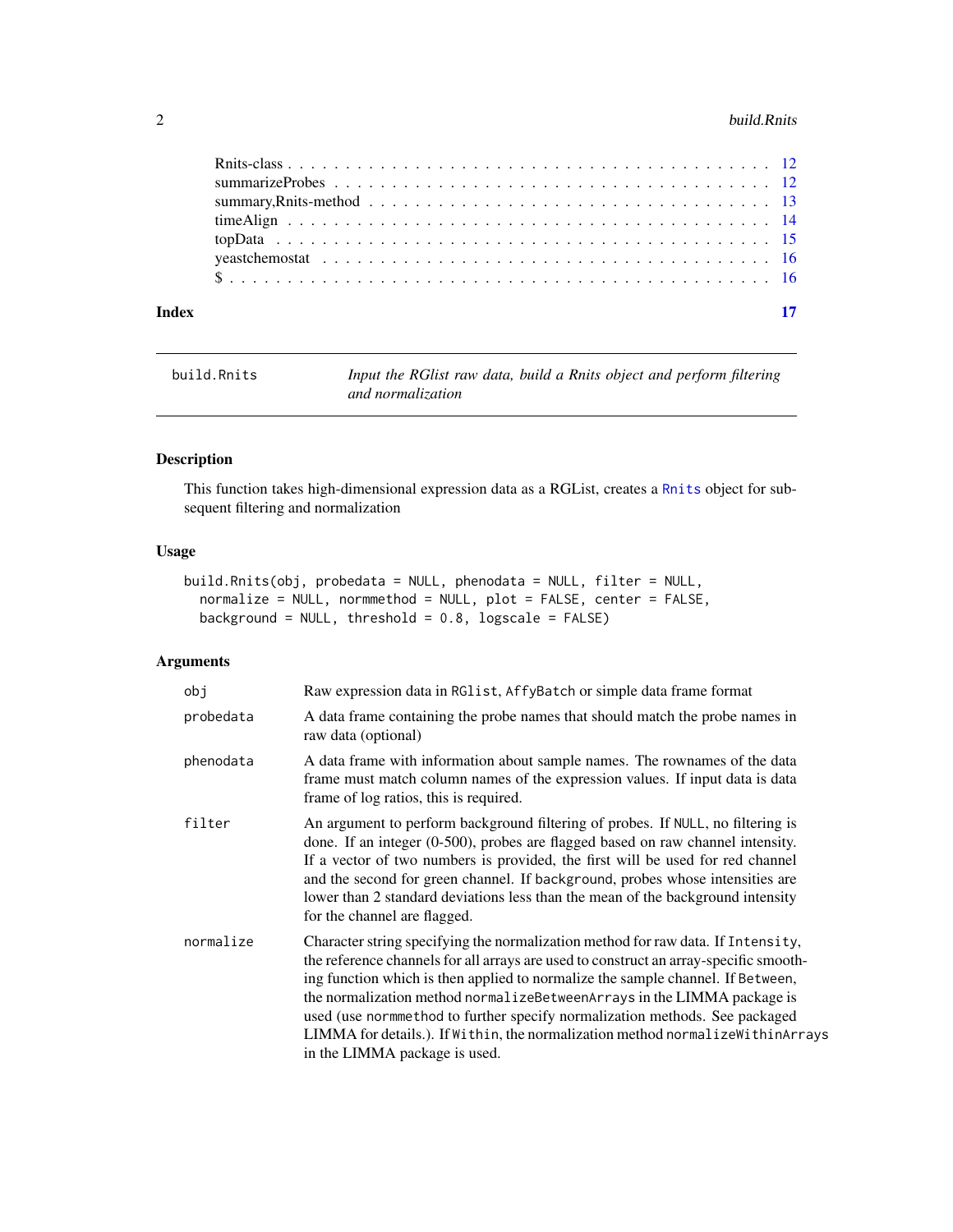#### <span id="page-2-0"></span>calculateGCV 3

| normmethod | Normalization method for input data. Default NULL. Can be one of 'quantile',<br>'vsn', 'Between' |
|------------|--------------------------------------------------------------------------------------------------|
| background | Only for AffyBatch data. If TRUE, background filtering will be done on Affy<br>data.             |
| center     | If TRUE, the log-ratio data will be mean centered to $0$ in the column space.                    |
| plot       | If TRUE, boxplots of normalized channel intensities and log-ratios are drawn.                    |
| threshold  | Default 0.8. Fraction of samples with missing data for individual probes to be<br>filtered out.  |
| logscale   | Default FALSE. Is the data in logscale? If FALSE, log2 transformation is done<br>on the data.    |

#### Details

See the Limma User's Guide for more details on read.maimages, normalizeBetweenArrays, normalizeWithinArrays and RGList. For importing microarray raw data, use the 'Targets file' to specify experimental design. The target file has columns SlideNumber, FileName, Cy3 (description of Cy3 channel ref/control/treatment), Cy5 (description of Cy3 channel ref/control/treatment) and Time. Time values should be identical for control and treatment.

#### Value

An object of S4 class [Rnits](#page-11-1) (which is derived from class [exprSet](#page-0-0)), containing the probe data, design data, expression data, phenotypical data (i.e. Time).

#### See Also

ExpressionSet

#### Examples

```
# load pre-compiled expressionSet object for Ronen and Botstein yeast chemostat data
data(yeastchemostat)
rnitsobj = build.Rnits(yeastchemostat, logscale = TRUE, normmethod = Between)
```
calculateGCV *Calculate the optimal B-spline model using generalized crossvalidation*

#### Description

Calculate the optimal B-spline model using generalized cross-validation

#### Usage

```
calculateGCV(object, topcomp = 5)
## S4 method for signature Rnits
calculateGCV(object, topcomp = 5)
```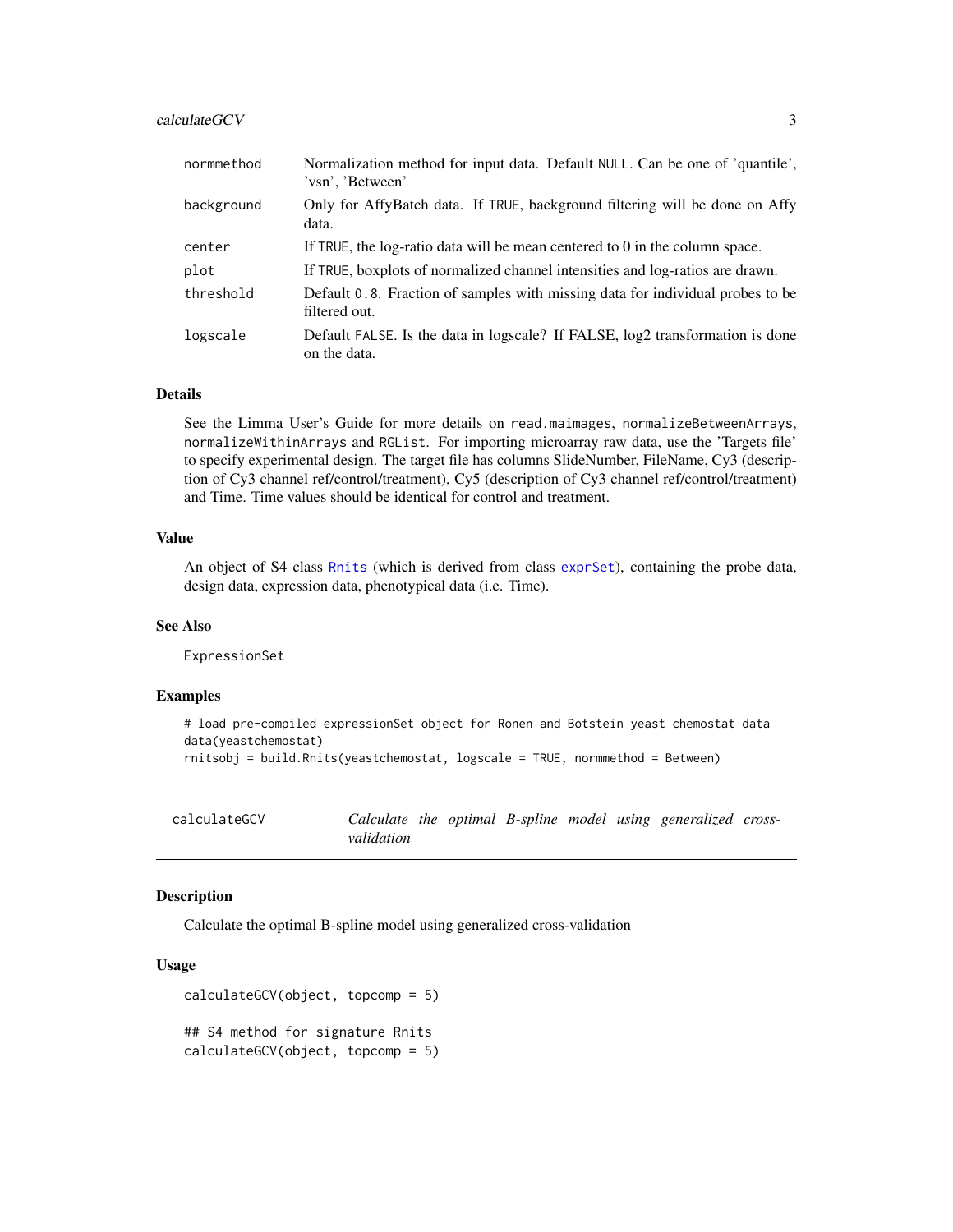#### <span id="page-3-0"></span>**Arguments**

| object  | Rnits object                                              |
|---------|-----------------------------------------------------------|
| topcomp | The number of top eigenvectors to be used for computation |

#### Details

The optimal B-spline model is chosen as the largest model that minimizes the cross validation error of the top N eigenvectors of each time series data.

#### Value

A list object with fields 'degree', 'df' for each time series data set.

#### Examples

```
# load pre-compiled expressionSet object for Ronen and Botstein yeast chemostat data
data(yeastchemostat)
rnitsobj = build.Rnits(yeastchemostat, logscale = TRUE, normmethod = Between)
opt_model <- calculateGCV(rnitsobj)
## Not run:
rnitsobj <- fit(rnitsobj, gene.level = TRUE, model = opt.model)
## End(Not run)
```
fit *Fit model on time series data*

#### Description

Fit a model comparing time series data set [Rnits](#page-11-1) objects

#### Usage

```
fit(object, cluster = TRUE, B = 100, verbatim = FALSE, nclus = NULL,modelhistplot = FALSE, seed = 123, gene.level = TRUE,
 clusterallsamples = FALSE, model = NULL)
## S4 method for signature Rnits
fit(object, cluster = TRUE, B = 100, verbatim = FALSE,nclus = NULL, modelhistplot = FALSE, seed = 123, gene.level = TRUE,
 clusterallsamples = FALSE, model = NULL)
```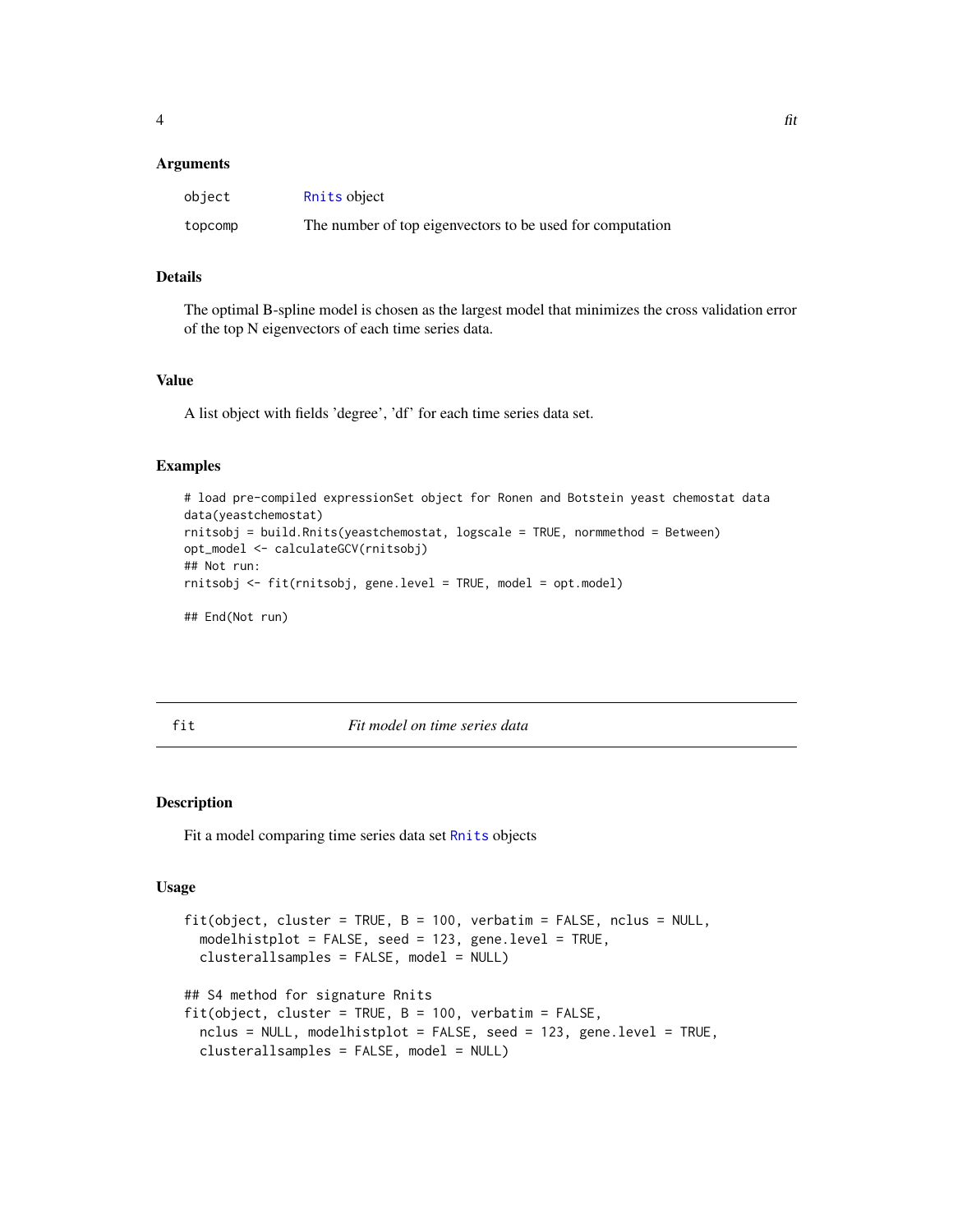#### **Arguments**

| object            | Rnits object                                                                                                                                 |  |
|-------------------|----------------------------------------------------------------------------------------------------------------------------------------------|--|
| cluster           | if TRUE, perform clustering to identify groups of genes/probes with similar ex-<br>pression profiles.                                        |  |
| B                 | Default 100. Number of bootstrap iterations for p-value calculation                                                                          |  |
| verbatim          | If FALSE, print out details of fitting models.                                                                                               |  |
| nclus             | Default NULL. Number of clusters to use for k-means clustering.                                                                              |  |
| modelhistplot     | If TRUE, p-value histograms of multiple models are plotted.                                                                                  |  |
| seed              | Random seed for bootstrap iterations                                                                                                         |  |
| gene.level        | If TRUE, collapse probes to gene level information.                                                                                          |  |
| clusterallsamples |                                                                                                                                              |  |
|                   | If TRUE, Use all time series for clustering. By default, only the sample labeled<br>'control' is used or the lexically first sample is used. |  |
| model             | A data frame with fields 'degree' and 'df' indicating a specific B-spline model<br>to be used. If provided, model selection is not run.      |  |
|                   |                                                                                                                                              |  |

### Details

The function compares multiple time-series expression data sets by i) (optional) summarizing probes into gene-level information ii) (optional) identifying a set of co-expressed genes by clustering iii) For each cluster (or for all genes /probes), fit a series of B-splines with varying curvature and degrees of freedom. Under the null hypothesis H\_0, a single model is fit for all data sets, while under H\_1, each data set is fit separately. P-values from the hypothesis test are then plotted and the least complex spline parameters that result in uniformly distributed null p-values are automatically chosen.

#### Value

An object of S4 class [Rnits](#page-11-1) with fitted results data containing cluster information, ratio statistics and p-values.

#### Examples

```
# load pre-compiled expressionSet object for Ronen and Botstein yeast chemostat data
data(yeastchemostat)
rnitsobj = build.Rnits(yeastchemostat, logscale = TRUE, normmethod = Between)
## Not run:
# Fit model using gene-level summarization
rnitsobj <- fit(rnitsobj, gene.level = TRUE, clusterallsamples = FALSE)
```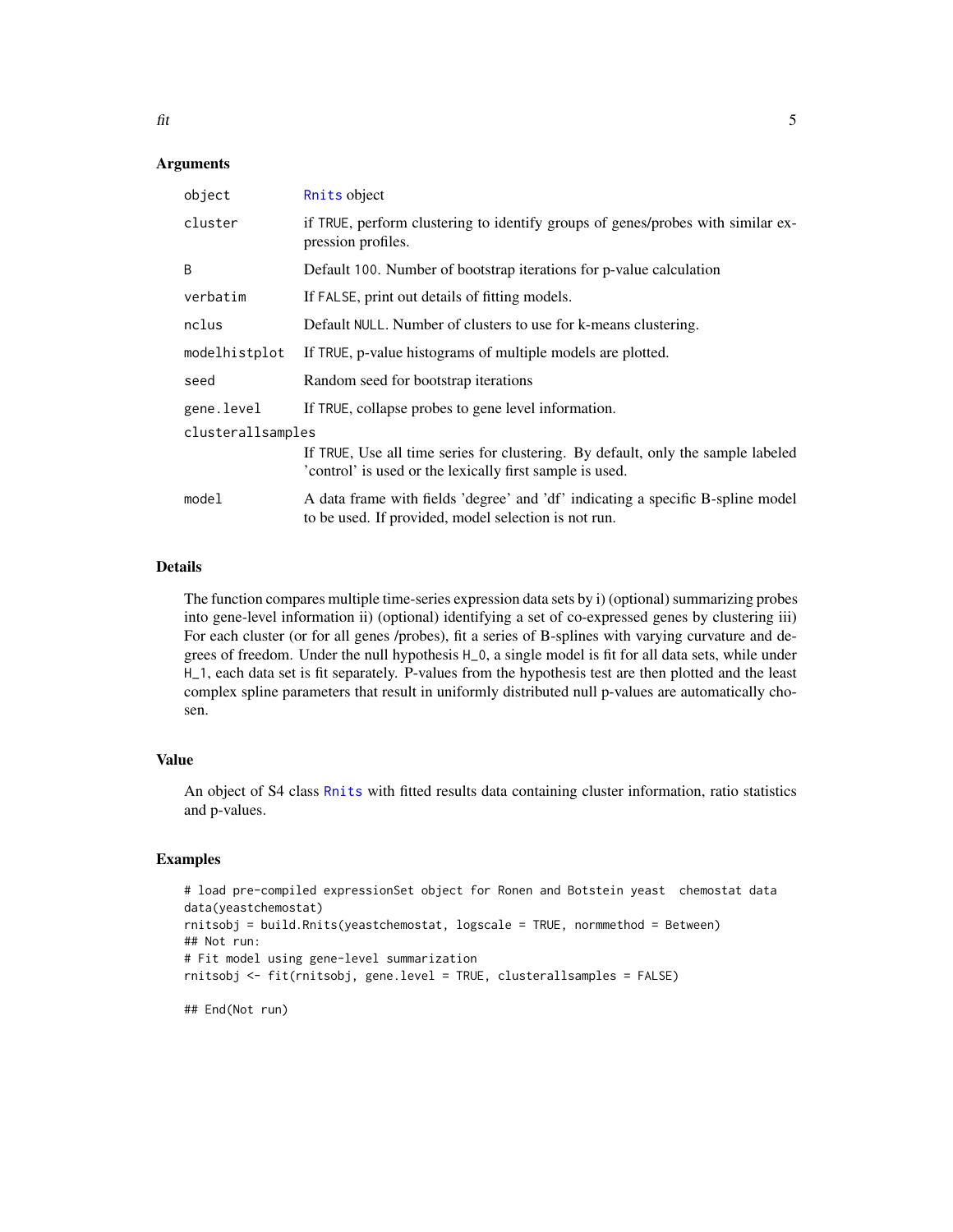<span id="page-5-0"></span>

Retrieve cluster IDs of probes/genes from fitted [Rnits](#page-11-1) object after fit has been run.

#### Usage

```
getCID(object)
```
## S4 method for signature Rnits getCID(object)

#### Arguments

object [Rnits](#page-11-1)

#### Details

If cluster = False during fitting, a vector of 1s will be returned.

### Value

A vector of cluster IDs corresponding to gene/probe names

### Examples

```
# load pre-compiled expressionSet object for Ronen and Botstein yeast chemostat data
data(yeastchemostat)
rnitsobj = build.Rnits(yeastchemostat, logscale = TRUE, normmethod = Between)
## Not run:
# Fit model using gene-level summarization
rnitsobj <- fit(rnitsobj, gene.level = TRUE, clusterallsamples = FALSE)
# Get cluster IDs from fitted model
cid <- getCID(rnitsobj)
```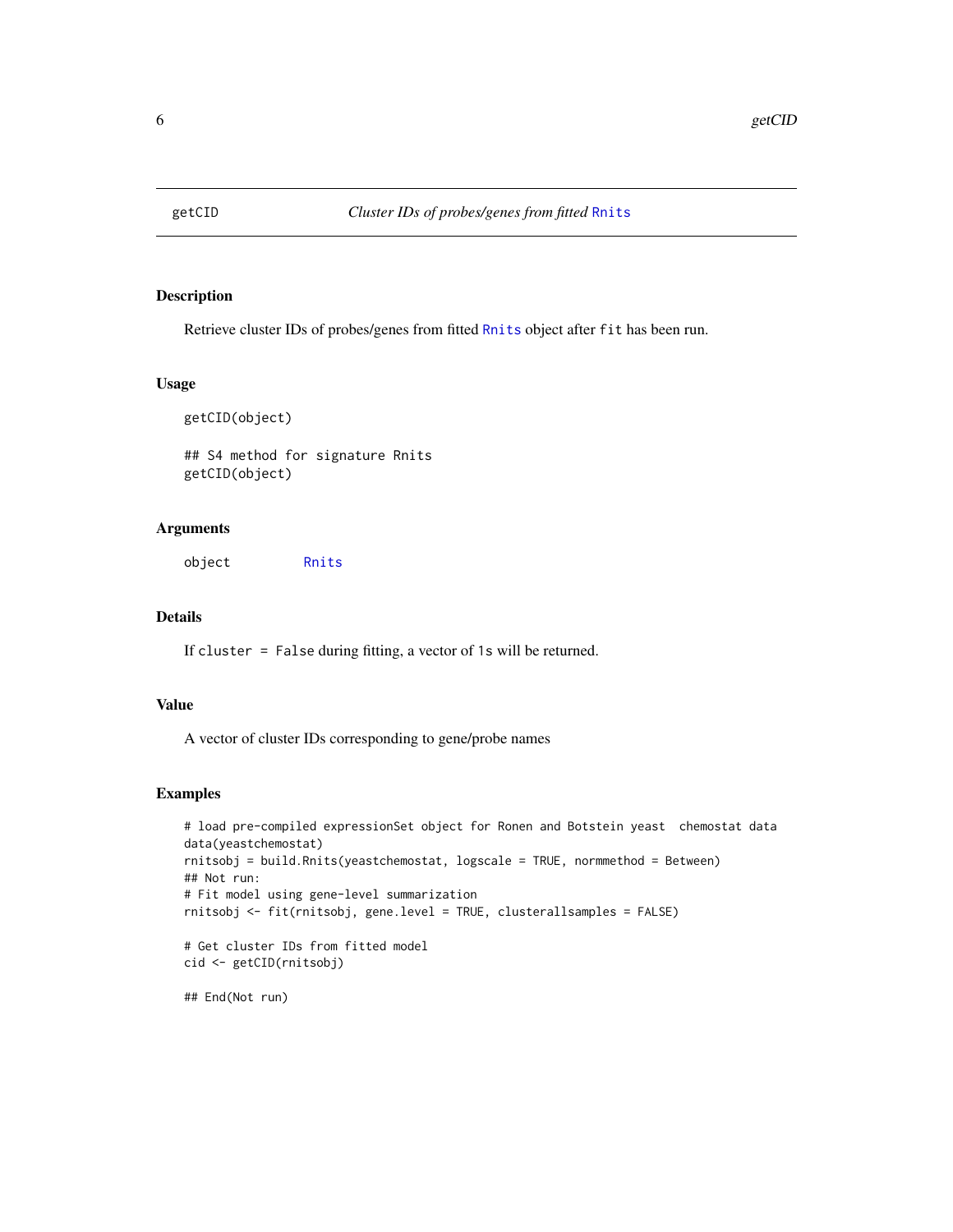<span id="page-6-0"></span>

Retrieve model fit data from [Rnits](#page-11-1) object after fit has been run.

#### Usage

```
getFitModel(object)
```
## S4 method for signature Rnits getFitModel(object)

#### Arguments

object [Rnits](#page-11-1)

#### Details

Contains Ratio statistic, p-value and cluster ID data

#### Value

A data frame containing the model fit results for all genes

#### Examples

```
# load pre-compiled expressionSet object for Ronen and Botstein yeast chemostat data
data(yeastchemostat)
rnitsobj = build.Rnits(yeastchemostat, logscale = TRUE, normmethod = Between)
## Not run:
# Fit model using gene-level summarization
rnitsobj <- fit(rnitsobj, gene.level = TRUE, clusterallsamples = FALSE)
# P-values, ratio statistics and cluster IDs can be retrieved for all genes together
fitdata <- getFitModel(rnitsobj)
```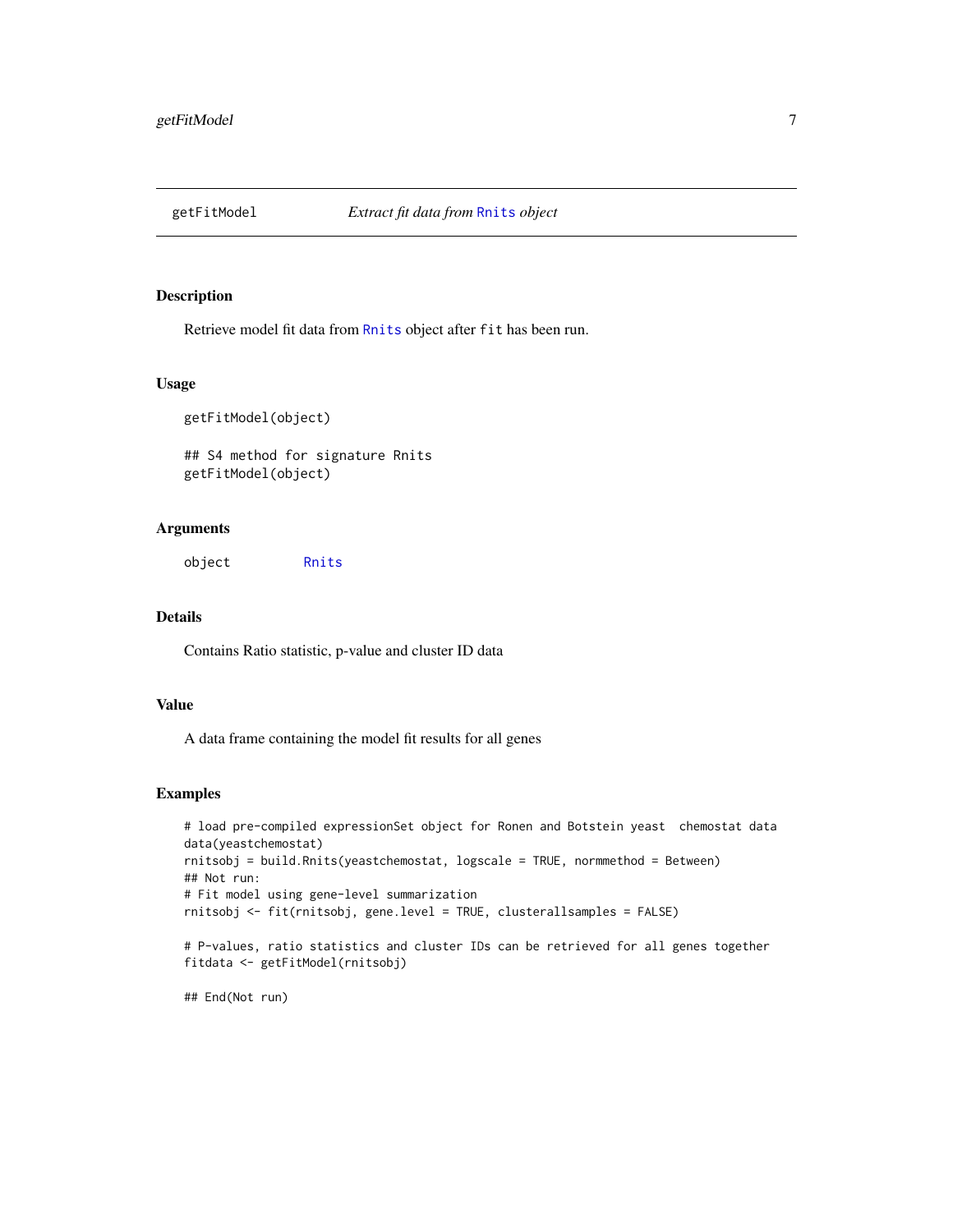<span id="page-7-0"></span>

Extract normalized log-ratios from [Rnits](#page-11-1) object

#### Usage

```
getLR(object, impute = FALSE)
```

```
## S4 method for signature Rnits
getLR(object, impute = FALSE)
```
#### Arguments

| object | Rnits object                                            |
|--------|---------------------------------------------------------|
| impute | If TRUE, perform K-NN imputation to fill missing values |

#### Value

A matrix of normalized log-ratios.

### Examples

```
# load pre-compiled expressionSet object for Ronen and Botstein yeast chemostat data
data(yeastchemostat)
rnitsobj = build.Rnits(yeastchemostat, logscale = TRUE, normmethod = Between)
## Not run:
# Fit model using gene-level summarization
rnitsobj <- fit(rnitsobj, gene.level = TRUE, clusterallsamples = FALSE)
# Get logratios
lr <- getLR(rnitsobj)
## End(Not run)
```
getNormTwoChannel *Get Normalized channel data for two channel arrays*

#### Description

For two color data, extract normalized channel data from [Rnits](#page-11-1) object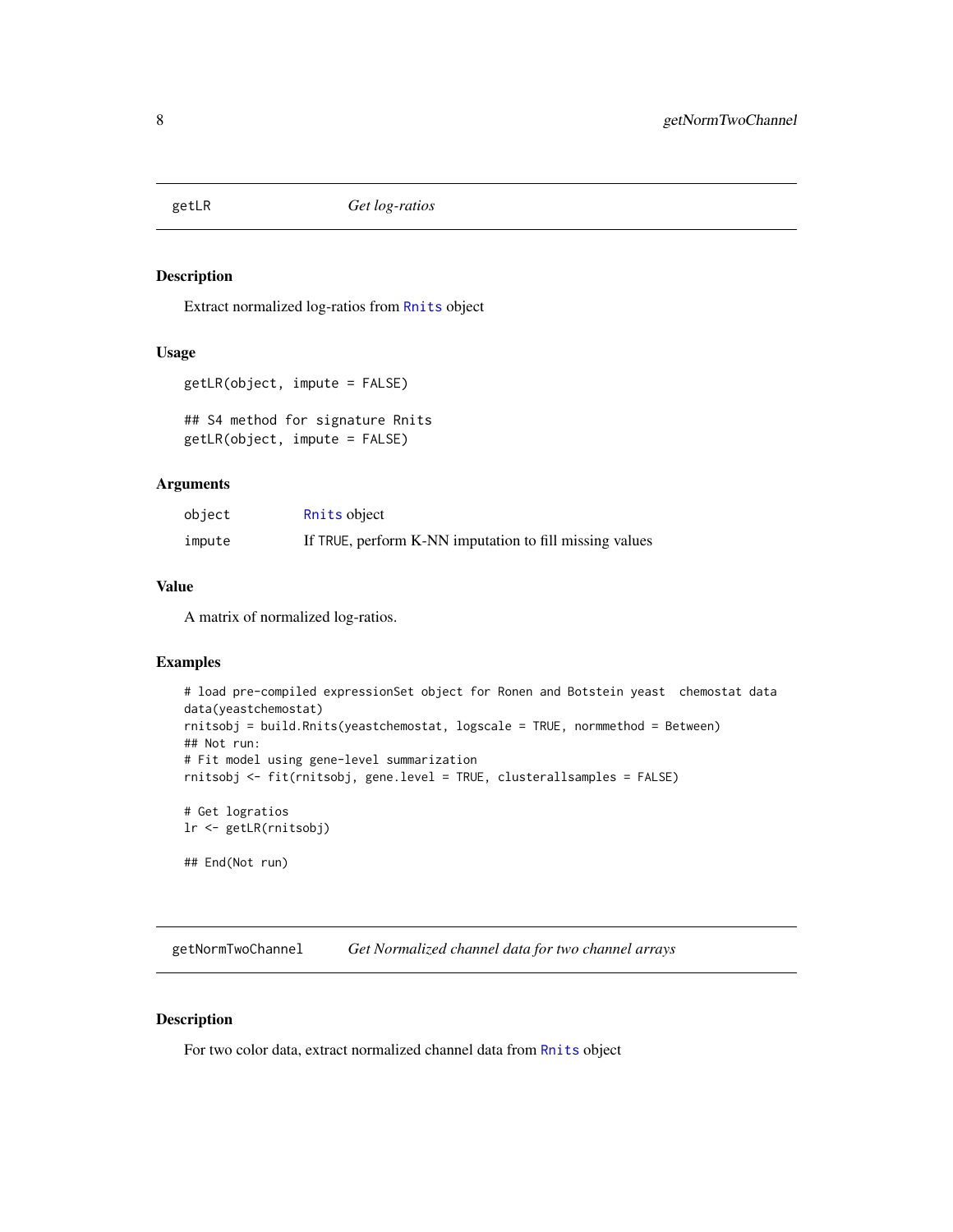#### <span id="page-8-0"></span>getPval 9

### Usage

```
getNormTwoChannel(object)
```
## S4 method for signature Rnits getNormTwoChannel(object)

#### Arguments

object [Rnits](#page-11-1) object

#### Value

A list containing R and G fields for normalized Red and Green channel data respectively.

| Get p-values<br>getPval |
|-------------------------|
|-------------------------|

### Description

Extract p-values from fitted [Rnits](#page-11-1) object

#### Usage

```
getPval(object)
```
## S4 method for signature Rnits getPval(object)

#### Arguments

object [Rnits](#page-11-1) object

#### Value

An vector of p-values

#### Examples

```
# load pre-compiled expressionSet object for Ronen and Botstein yeast chemostat data
data(yeastchemostat)
rnitsobj = build.Rnits(yeastchemostat, logscale = TRUE, normmethod = Between)
## Not run:
# Fit model using gene-level summarization
rnitsobj <- fit(rnitsobj, gene.level = TRUE, clusterallsamples = FALSE)
#Get pvalues from fitted model
```

```
pval <- getPval(rnitsobj)
```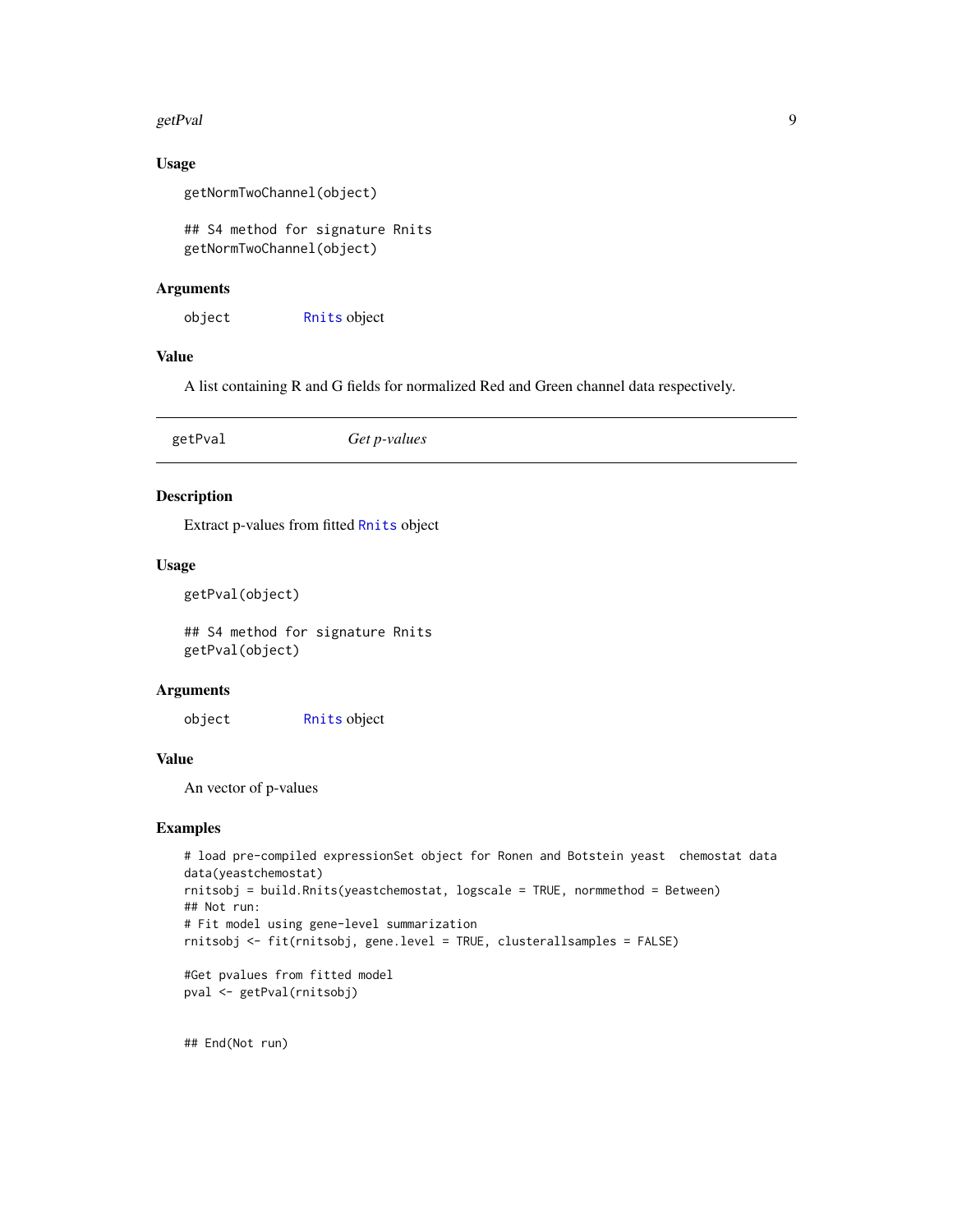<span id="page-9-0"></span>

Extract ratio statistics from fitted [Rnits](#page-11-1) object

#### Usage

```
getStat(object)
```
## S4 method for signature Rnits getStat(object)

#### Arguments

object [Rnits](#page-11-1) object

#### Value

An vector of ratio statistics

### Examples

```
# load pre-compiled expressionSet object for Ronen and Botstein yeast chemostat data
data(yeastchemostat)
rnitsobj = build.Rnits(yeastchemostat, logscale = TRUE, normmethod = Between)
## Not run:
# Fit model using gene-level summarization
rnitsobj <- fit(rnitsobj, gene.level = TRUE, clusterallsamples = FALSE)
# Get ratio statistics from fitted model
stat <- getStat(rnitsobj)
```
## End(Not run)

plotResults *Plot profiles of top genes/probes*

### Description

After fit has been applied on [Rnits](#page-11-1) object, plot the profiles of N top ranking genes/probes.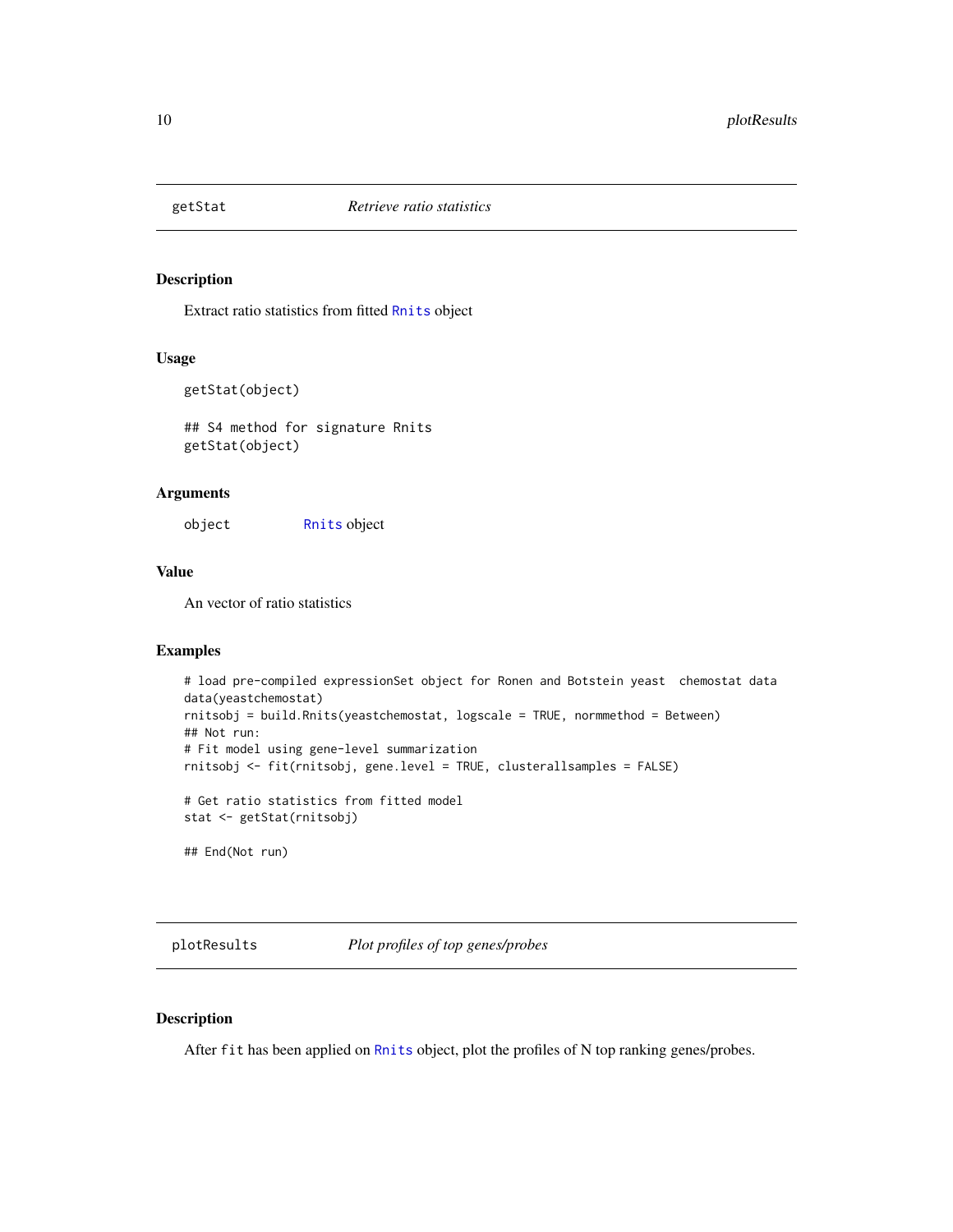### <span id="page-10-0"></span>Usage

```
plotResults(object, id = NULL, fdr = NULL, top = 48, pdf = FALSE,
  sort.by = "p-value", filename = "TopPlots.pdf", scale_y = NULL)
## S4 method for signature Rnits
```

```
plotResults(object, id = NULL, fdr = NULL, top = 48,
 pdf = FALSE, sort.by = "p-value", filename = "TopPlots.pdf",
  scale_y = NULL
```
### Arguments

| object                  | Rnits object.                                                                         |
|-------------------------|---------------------------------------------------------------------------------------|
| id                      | Names of specific genes or probes to be plotted. Overrides fdr and top argu-<br>ment. |
| fdr                     | FDR cut-off plotting top probes or genes. Overrides top argument.                     |
| top                     | Number of top genes or probes whose profile is to be plotted. Default 48.             |
| pdf                     | Save plot as pdf? Default FALSE.                                                      |
| sort.by                 | Criteria for sorting top genes or probes. Default p-value.                            |
| filename                | Name of pdf file. Default topplots.pdf.                                               |
| scale_y                 | If 'free', use free scales for plots. Default NULL.                                   |
| $\cdot$ $\cdot$ $\cdot$ | Optional arguments to plot                                                            |
|                         |                                                                                       |

#### Examples

```
# load pre-compiled expressionSet object for Ronen and Botstein yeast chemostat data
data(yeastchemostat)
rnitsobj = build.Rnits(yeastchemostat, logscale = TRUE, normmethod = Between)
## Not run:
# Fit model using gene-level summarization
rnitsobj <- fit(rnitsobj, gene.level = TRUE, clusterallsamples = FALSE)
# Plot top results
plotResults(rnitsobj, top = 16)
```
## End(Not run)

rnits *rnits.*

#### Description

rnits.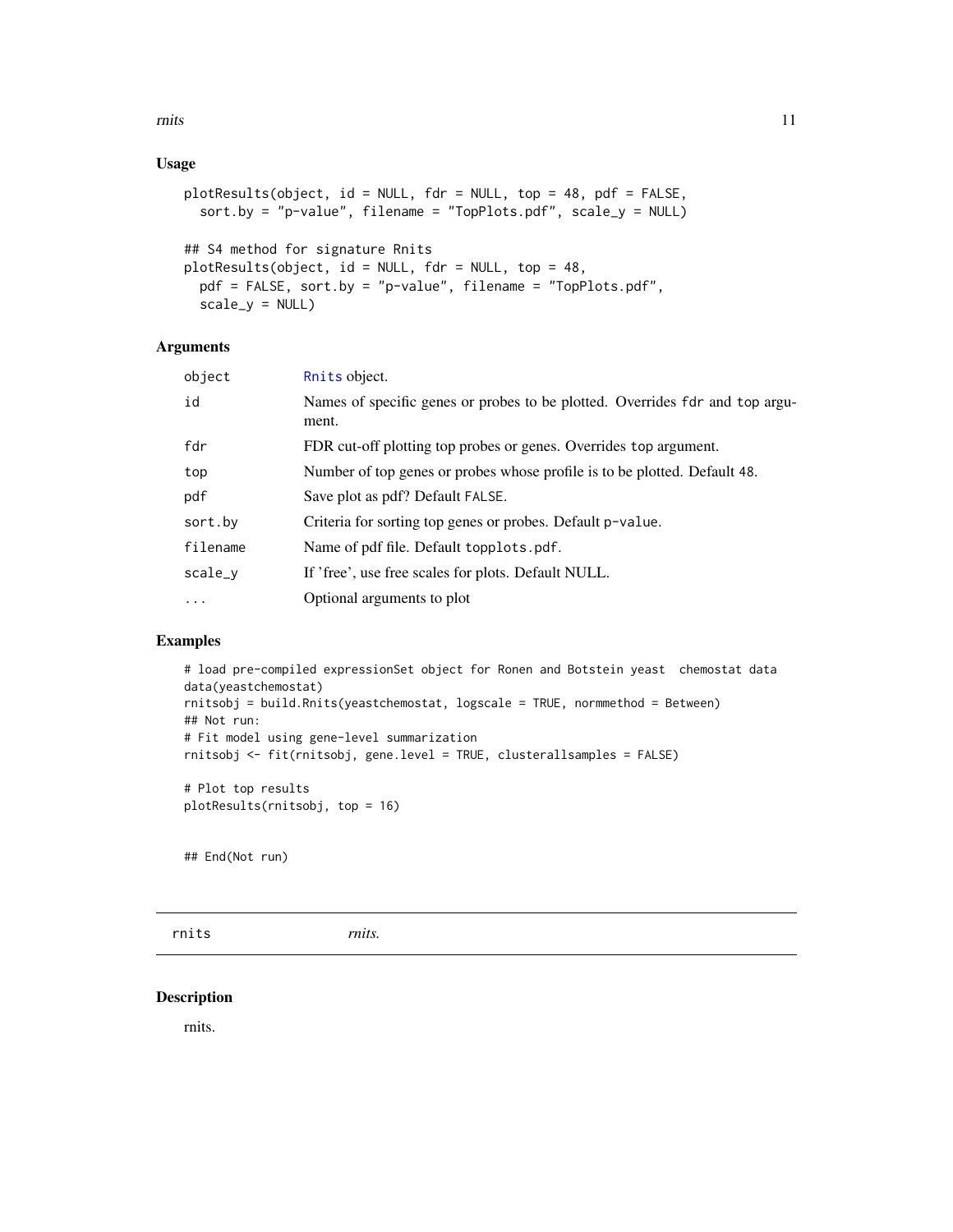<span id="page-11-1"></span><span id="page-11-0"></span>Rnits-class *rnits class*

#### Description

Class rnits for time series

#### Details

Some details

summarizeProbes *Summarize probe level data to gene level data*

#### Description

The code utilizes the probe-gene mapping from features file to summarize probe-level log ratios to gene level ratios.

#### Usage

```
summarizeProbes(object)
```
## S4 method for signature Rnits summarizeProbes(object)

### Arguments

object [Rnits](#page-11-1) object

### Details

Tukey's biweight is used to compute gene level summary

#### Value

An object of class [Rnits](#page-11-1) with gene level log ratios, which can be retrieved by getLR(object)

#### Examples

```
# load pre-compiled expressionSet object for Ronen and Botstein yeast chemostat data
data(yeastchemostat)
rnitsobj = build.Rnits(yeastchemostat, logscale = TRUE, normmethod = Between)
# Summarize gene-level data
rnitsobj <- summarizeProbes(rnitsobj)
```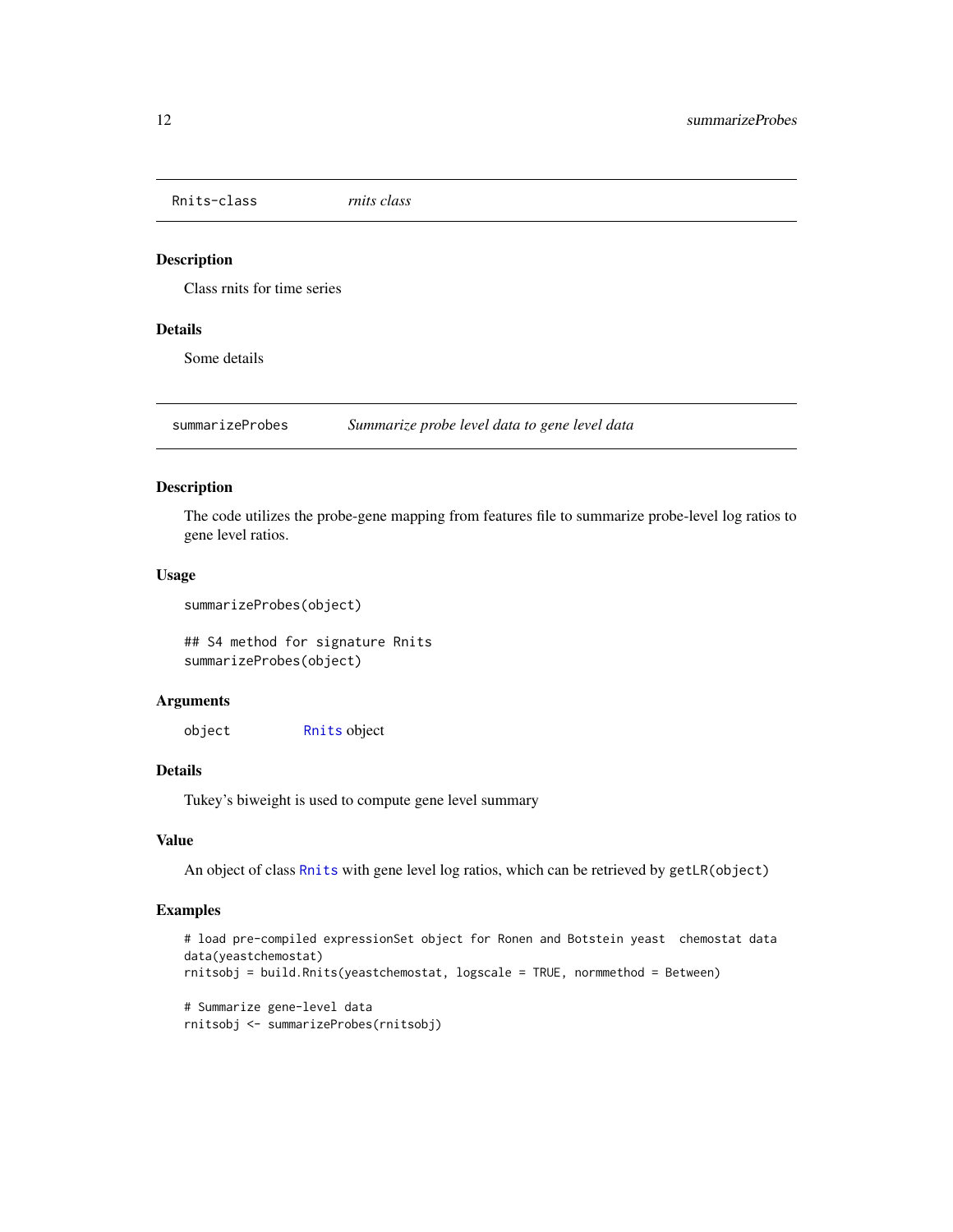<span id="page-12-0"></span>Summarize top genes or probes from Rnits fit method

#### Usage

```
## S4 method for signature Rnits
summary(object, top = 48, fdr = NULL, plot = FALSE,
 sort.by = "p-value")
```
### Arguments

| object  | Ruits object on which fit has been applied                                                              |
|---------|---------------------------------------------------------------------------------------------------------|
| top     | Display results for top N genes/probes. Default 50                                                      |
| fdr     | Display results for genes/probes less than FDR $(\%)$ cutoff (if provided). Over-<br>rides top argument |
| plot    | If TRUE, plot histogram of p-values                                                                     |
| sort.bv | Sort top results by either p-value or FDR                                                               |

### Value

A table of top genes/profiles listing the ratio statistics, p-values, q-values and cluster information.

#### Examples

```
# load pre-compiled expressionSet object for Ronen and Botstein yeast chemostat data
data(yeastchemostat)
rnitsobj = build.Rnits(yeastchemostat, logscale = TRUE, normmethod = Between)
## Not run:
# Fit model using gene-level summarization
rnitsobj <- fit(rnitsobj, gene.level = TRUE, clusterallsamples = FALSE)
# Get summary of top genes
summary(rnitsobj, FDR = 5)
```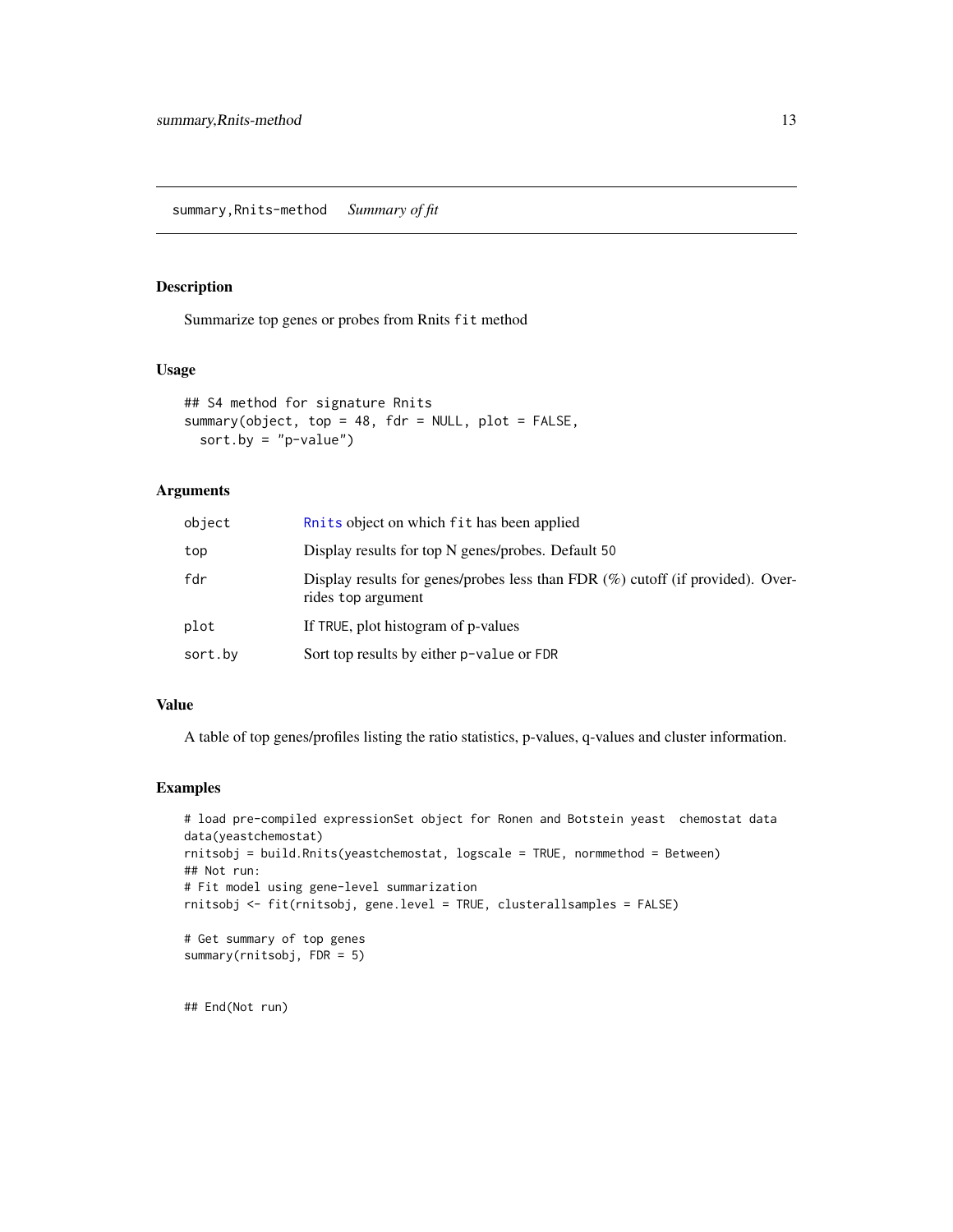<span id="page-13-0"></span>

Align multiple time series to the average seris

### Usage

```
timeAlign(object, iterMax = 5, seed = 123, null.frac = 0.75,
 anchor = NULL, rerun = FALSE, plot = FALSE)
## S4 method for signature Rnits
timeAlign(object, iterMax = 5, seed = 123,
  null.frac = 0.75, anchor = NULL, rerun = FALSE, plot = FALSE)
```
#### Arguments

| object    | rnits object                                                                                       |
|-----------|----------------------------------------------------------------------------------------------------|
| iterMax   | Maximum iterations to be performed.                                                                |
| seed      | Random seed                                                                                        |
| null.frac | Fraction of genes that are considered as null                                                      |
| anchor    | Sample to be considerded as base for aligning time series. If not provided, the<br>average is used |
| rerun     | If TRUE, re-align previously aligned data                                                          |
| plot      | If TRUE, plot results                                                                              |

### Examples

```
# load pre-compiled expressionSet object for Ronen and Botstein yeast chemostat data
data(yeastchemostat)
rnitsobj = build.Rnits(yeastchemostat, logscale = TRUE, normmethod = Between)
```
# Do curve-registration on data rnitsobj <- timeAlign(rnitsobj)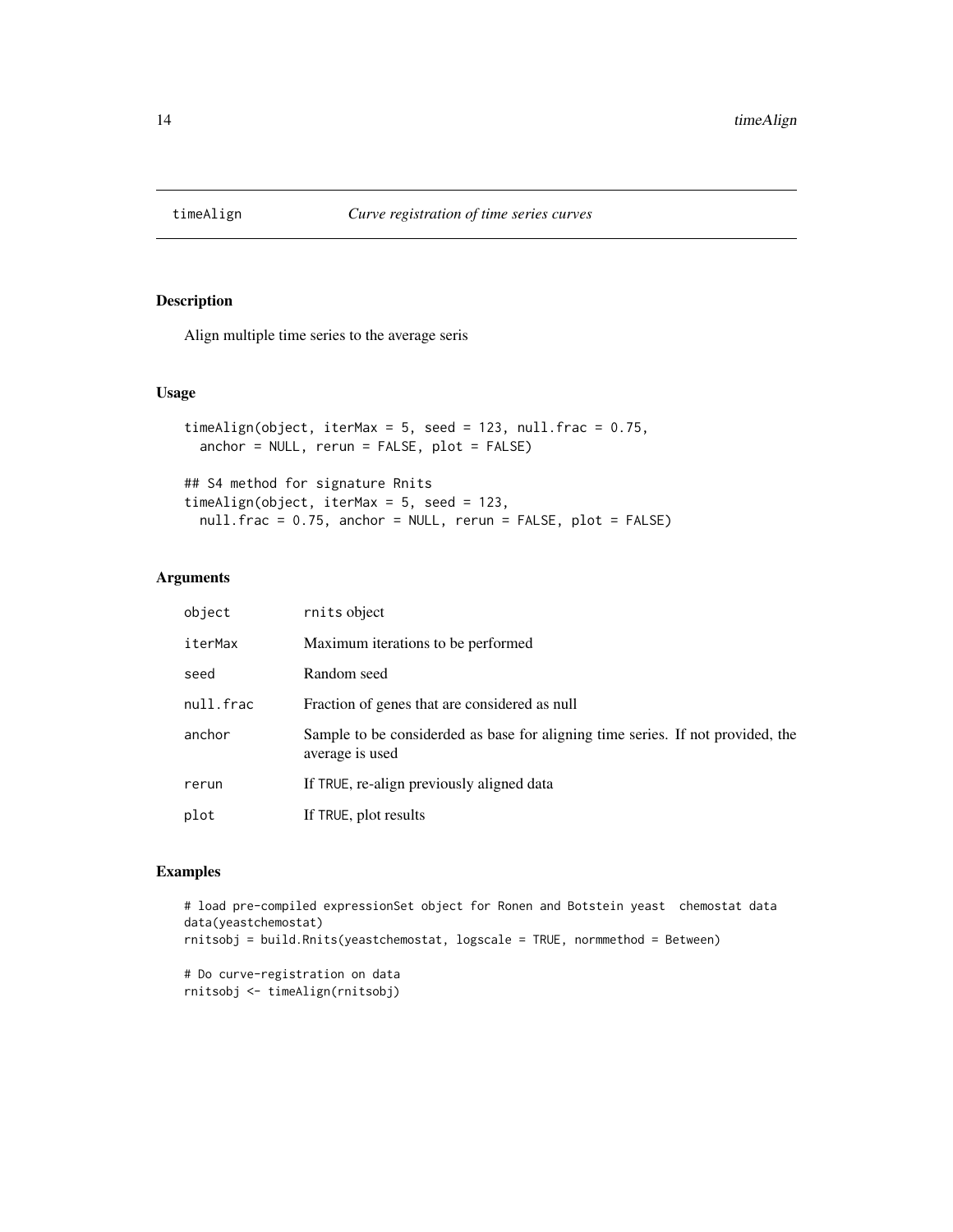<span id="page-14-0"></span>

Extract expression data for top genes/probes

#### Usage

```
topData(object, id = NULL, fdr = NULL, top = 16, sort.py = "p-value")## S4 method for signature Rnits
topData(object, id = NULL, fdr = NULL, top = 16,
 sort.by = "p-value")
```
### Arguments

| object  | Ruits object on which fit has been applied                                                     |
|---------|------------------------------------------------------------------------------------------------|
| id      | Names of probes or genes                                                                       |
| top     | Display results for top N genes/probes. Default 50                                             |
| fdr     | Display results for genes/probes less than FDR cutoff (if provided). Overrides<br>top argument |
| sort.by | Sort top results by either p-value or FDR                                                      |

#### Value

A table of expression values of top genes/profiles

#### Examples

```
# load pre-compiled expressionSet object for Ronen and Botstein yeast chemostat data
data(yeastchemostat)
rnitsobj = build.Rnits(yeastchemostat, logscale = TRUE, normmethod = Between)
## Not run:
# Fit model using gene-level summarization
rnitsobj <- fit(rnitsobj, gene.level = TRUE, clusterallsamples = FALSE)
#Get data for top genes
td <- topData(rnitsobj, FDR = 5)
```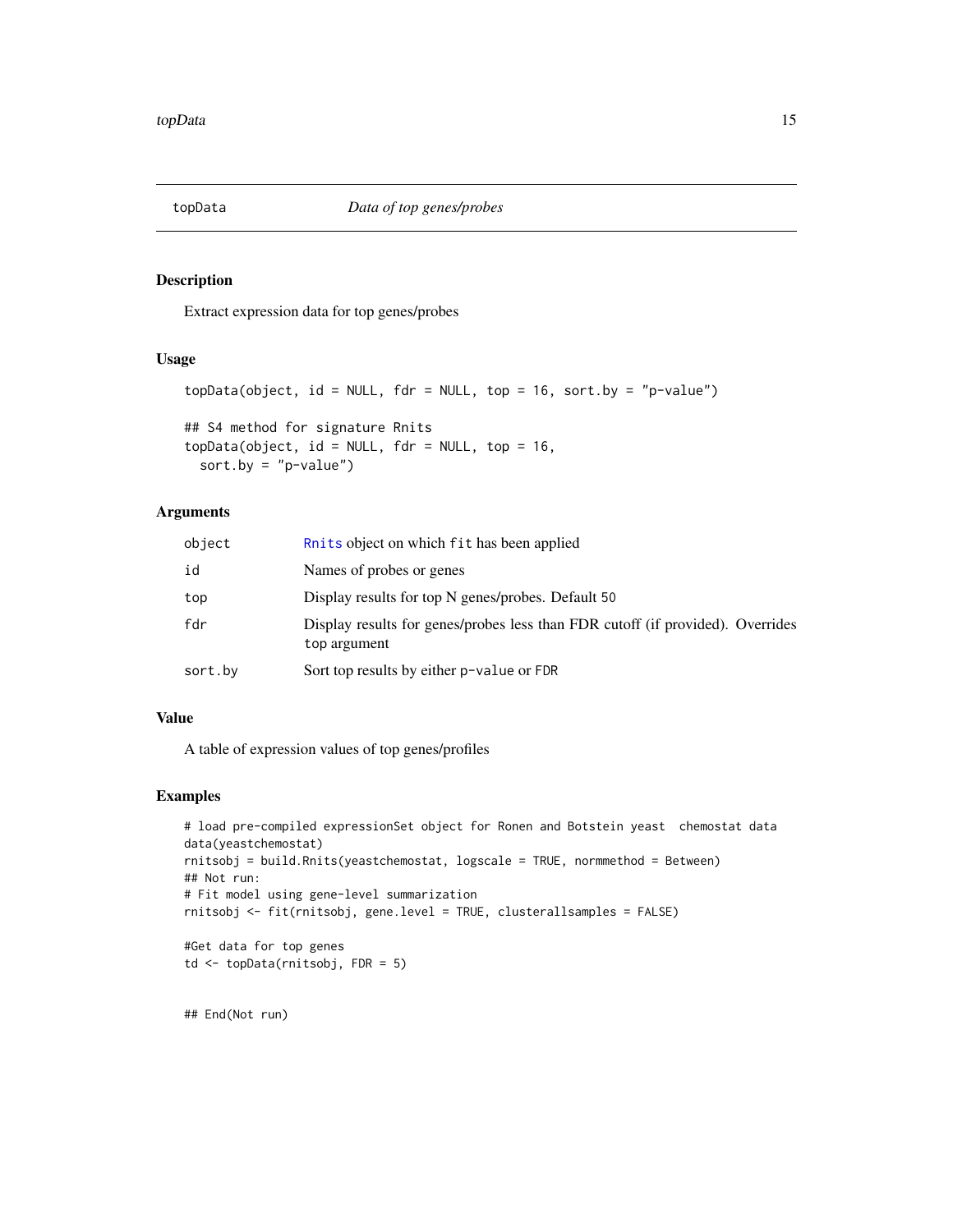<span id="page-15-0"></span>yeastchemostat *Yeast chemostat data from Ronen and Botstein (Proc Natl Acad Sci U S A. 2006 Jan 10;103(2):389-94. Epub 2005 Dec 28.)*

### Description

(From author's GEO submission) Transcriptional response of steady-state yeast cultures to transient perturbations in carbon source

### Usage

yeastchemostat

### Format

An ExpressionSet object with containing 'Sample' and 'Time' columns and replicates removed.

#### Source

http://www.ncbi.nlm.nih.gov/geo/query/acc.cgi?acc=GSE4158

\$ *replace slot of Rnits*

### Description

replace slot of Rnits